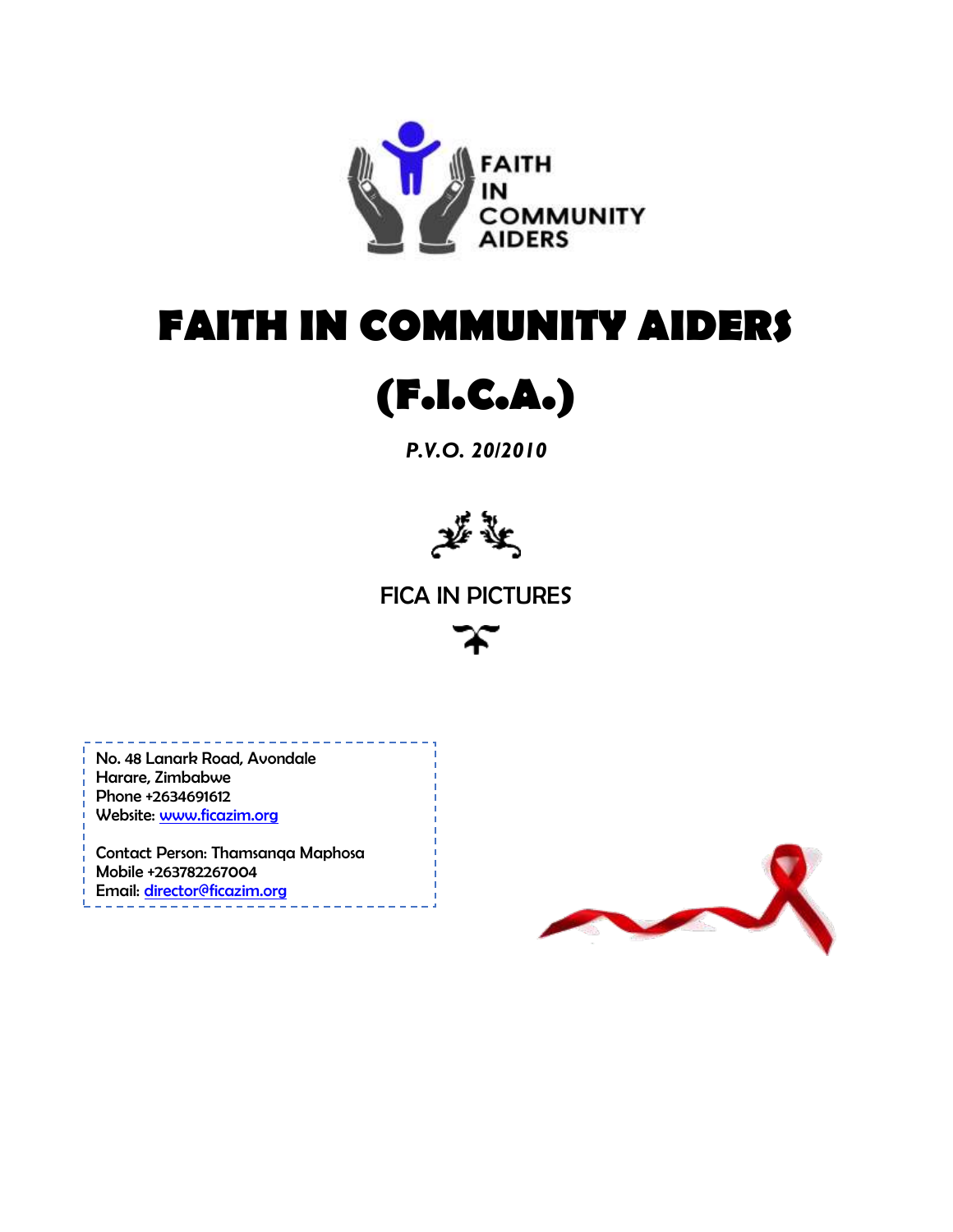## **Contents**

### <span id="page-1-0"></span>**Table of Figures**

| Figure 1: FICA Caregivers receiving bread donated by Lobels Confectionery. The bread is for HIV positive                                                                                                            |
|---------------------------------------------------------------------------------------------------------------------------------------------------------------------------------------------------------------------|
|                                                                                                                                                                                                                     |
| Figure 3: FICA Staff members participating in weekly Monday program update and planning meeting.  2                                                                                                                 |
|                                                                                                                                                                                                                     |
| Figure 5: Members of the FICA Support Groups participating in a feedback meeting. The support groups                                                                                                                |
| Figure 6: FICA Programs Coordinator, Mr. Stewart Chakanyuka with 2 vulnerable children who are also<br>FICA program beneficiaries. These 2 children are part of a family of 7, of which 3 are HIV positive children |
| Figure 7: FICA works towards provision of social protection services for these OVC through its<br>orphanage, and access to education programs including the establishment of classrooms manned my                   |
| Figure 8: Chegutu based Orphans and Vulnerable Children who are also FICA program beneficiaries.  4                                                                                                                 |
| Figure 9: Efforts are currently being made to formally register the school with the Zimbabwean Ministry                                                                                                             |
| Figure 10: Program beneficiaries include children that have lost both parents to HIV and other factors,<br>and fail to secure social protection from relatives. Some of the children are victims of child abuse and |
| Figure 11: Visitors and potential funding partners touring the establishment, meeting with program                                                                                                                  |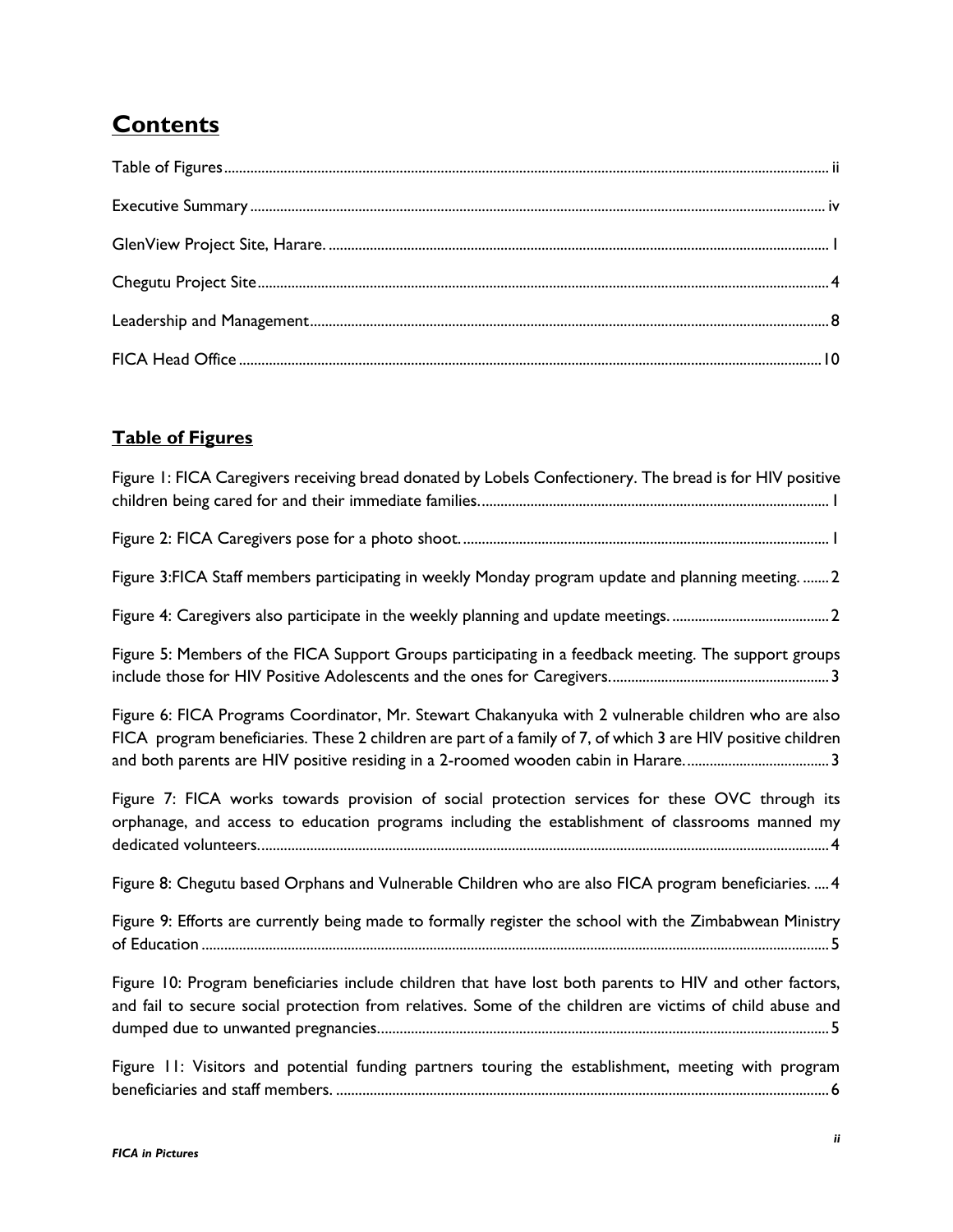[Figure 12: Dedicated staff members manning the orphanage and classes for OVC..........................................6](file:///C:/Users/Thami/Google%20Drive/Program%20Files/Documented%20Stories/FICA%20Work%20in%20Pictures.docx%23_Toc482357085)

Figure 13: Inside one of the classes. FICA [is working on securing funds to set up a more conducive learning](file:///C:/Users/Thami/Google%20Drive/Program%20Files/Documented%20Stories/FICA%20Work%20in%20Pictures.docx%23_Toc482357086)  [environment for the OVC such as more secure classrooms, acquisition of classroom equipment and](file:///C:/Users/Thami/Google%20Drive/Program%20Files/Documented%20Stories/FICA%20Work%20in%20Pictures.docx%23_Toc482357086)  scholastic material. [............................................................................................................................................................7](file:///C:/Users/Thami/Google%20Drive/Program%20Files/Documented%20Stories/FICA%20Work%20in%20Pictures.docx%23_Toc482357086)

[Figure 14: Temporary structures established after the orphanage was allocated space to](file:///C:/Users/Thami/Google%20Drive/Program%20Files/Documented%20Stories/FICA%20Work%20in%20Pictures.docx%23_Toc482357087) establish classes [for the orphans in Chegutu.............................................................................................................................................7](file:///C:/Users/Thami/Google%20Drive/Program%20Files/Documented%20Stories/FICA%20Work%20in%20Pictures.docx%23_Toc482357087)

| Figure 15: From left to right:- FICA Programs Coordinator - Mr. Stewart Chakanyuka; FICA Founder,<br>former Director and current Board Chairman - Mr. John Nyemba; and FICA Finance Director - Mr. |
|----------------------------------------------------------------------------------------------------------------------------------------------------------------------------------------------------|
|                                                                                                                                                                                                    |
| Figure 17: The current group of interns are from the fields of Social Work, Development Studies,                                                                                                   |
| Figure 18: FICA Programs Coordinator and the current group of interns from Zimbabwean Universities.                                                                                                |
| Figure 19: This is a newly established office as from 2017, and FICA is currently working through leveraged                                                                                        |
| Figure 20: The FICA Administrative office is located at No. 48 Lanark Road, Avondale Harare 10                                                                                                     |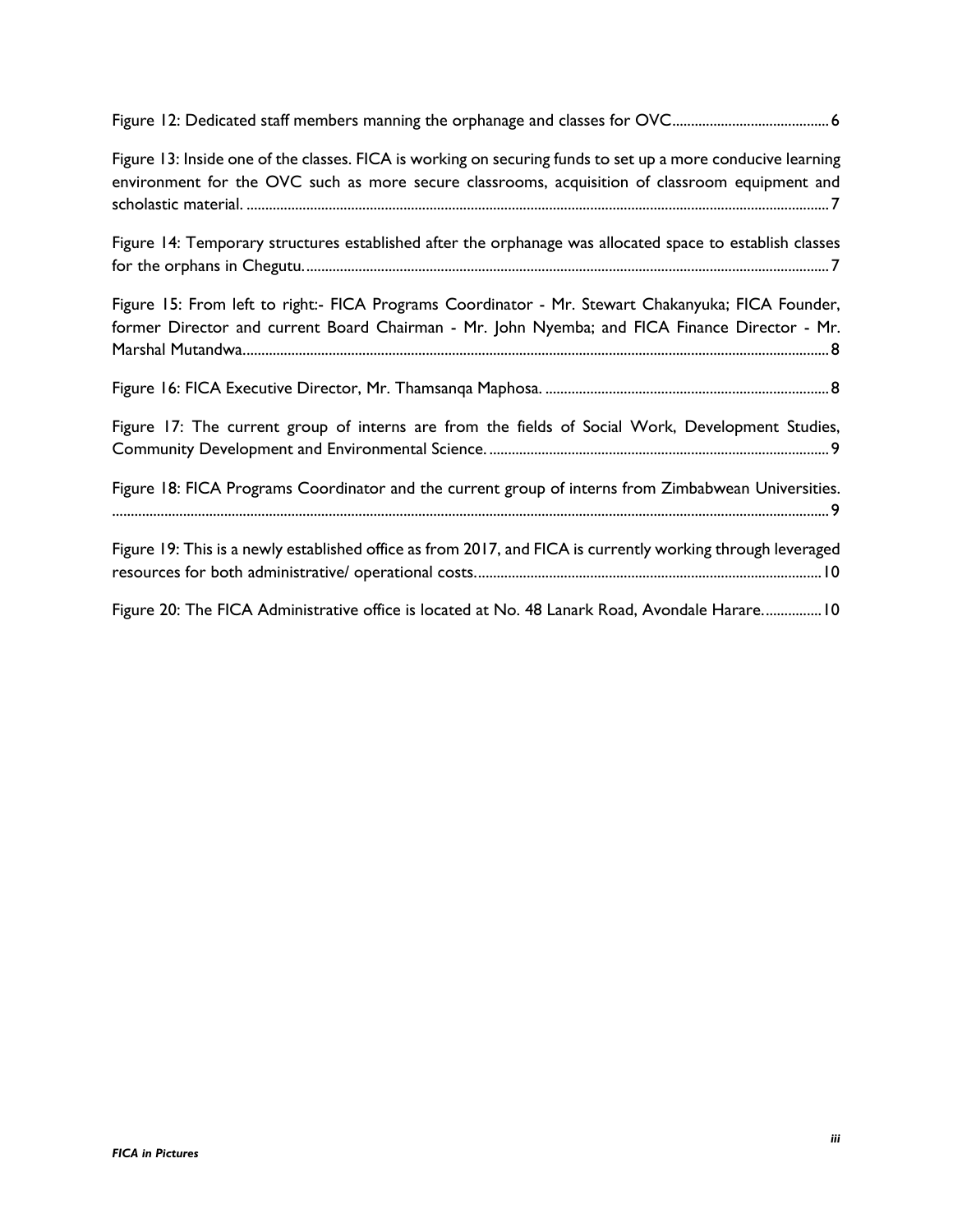#### <span id="page-3-0"></span>**Executive Summary**

Faith In Community Aiders (FICA), has its origins in the year 1997 when its founding director Reverend John Nyemba through the local hospital he was working for, was actively involved in the fight against HIV/AIDS related stigma within religious and cultural communities. As a religious and community leader himself, he focused on vulnerable orphans whose parents had died of AIDS so that they grow to have a brighter and more secure future in areas such as Harare, Chegutu and Murombedzi. His work positively affected the community he was working with to the extent that community members gathered seeking assistance from his home, leading to the initial establishment of FICA as an AIDS Service Organization (ASO) founded on Christian values and principles.

The organization, since 1997, transitioned over the years from being an AIDS Service Organization into a Development oriented organization. Vulnerable children, adolescents and youth have always been at the core of all FICA interventions. As a result, FICA transitioned from only providing HIV/AIDS related services to development related capacity building of affected vulnerable communities through empowering them to run sustainable intervention programs independently. In 2010, thirteen years after its formation, FICA was officially registered as a Private Voluntary Organization (PVO) in Zimbabwe under the registration number PVO 20/2010. The organization currently runs an orphanage in Chegutu, and implements education, psychosocial support, food security and livelihood interventions through its network of community based caregivers. Funding partners with a working history with FICA include the German Technical Cooperation Agency (GTZ), The Stephen Lewis Foundation, Mercy Corps, Child Protection Society (CPS), and other local partners not mentioned. Most importantly, the work done by FICA continues to feed into the national development agenda, made possible working in collaboration with government departments and agencies such as the National AIDS Council, Department of Social Services, District Administration, Ministry of Health and Child Care, Ministry of Education, Agricultural Extension Services amongst others.

However, FICA has not been spared from the funding challenges affecting most NGOs in Zimbabwe. The organization currently relies on leveraged resources mostly from the founding director's personal resources and well-wishers such as Lobels confectionery, committed community members and concerned partners who chip in with the few resources whenever they can manage. As of early 2017, FICA went through a rebranding process focused on ensuring that its operations remain relevant for both communities being served and potential funding partners. The organization has a new 5-year Strategic Plan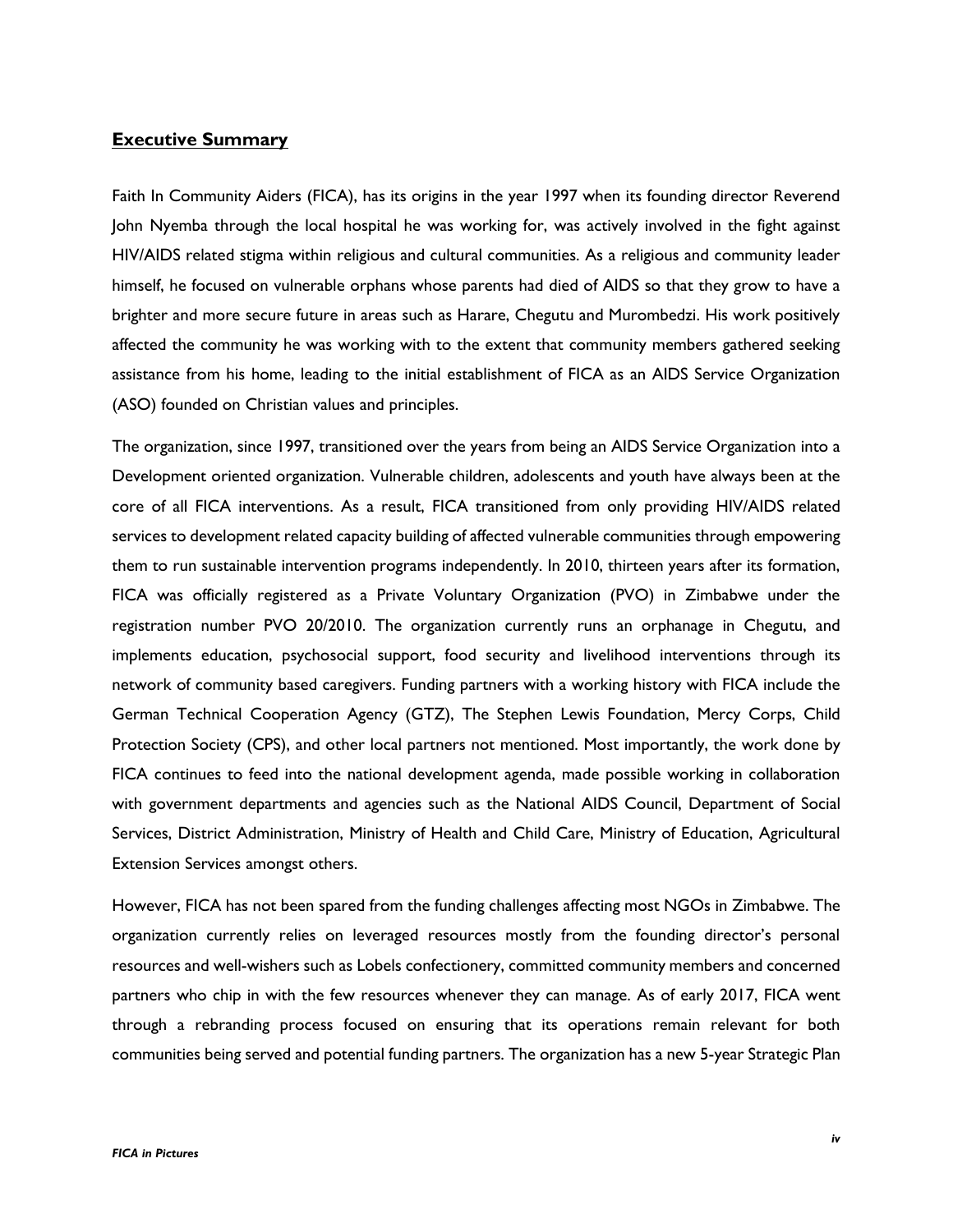running from 2017 to 2022, has reviewed its governance procedures and has current policies in place, and also restructured its operations to be in line with its mission, new policies and strategic plan.

This document provides a snapshot of the work FICA is currently doing in pictorial form, and the gaps that need to be addressed in order to provide a more comprehensive service to project beneficiaries, and further strengthen the capacity of local communities to develop sustainable interventions to comprehensively care for the OVC being served.

As a result, FICA is continuously seeking long lasting partnerships with both local and international stakeholders who share the same vision and mission with the organization, to realize a positive transformation in the lives of current and future beneficiaries of FICA and contribute to long lasting impact that will benefit future generations in communities being served. FICA welcomes interested organizations and individuals willing to be a part of this movement of positively transforming the lives of beneficiaries being served.

For further details or enquiries, please use the following contact details:

Email: [director@ficazim.org](mailto:director@ficazim.org) Skype: thamsanqa.maphosa Phone/ Cell: +263782267004

Regards,

 $\gamma$ 

**Mr. Thamsanqa Maphosa EXECUTIVE DIRECTOR - FICA**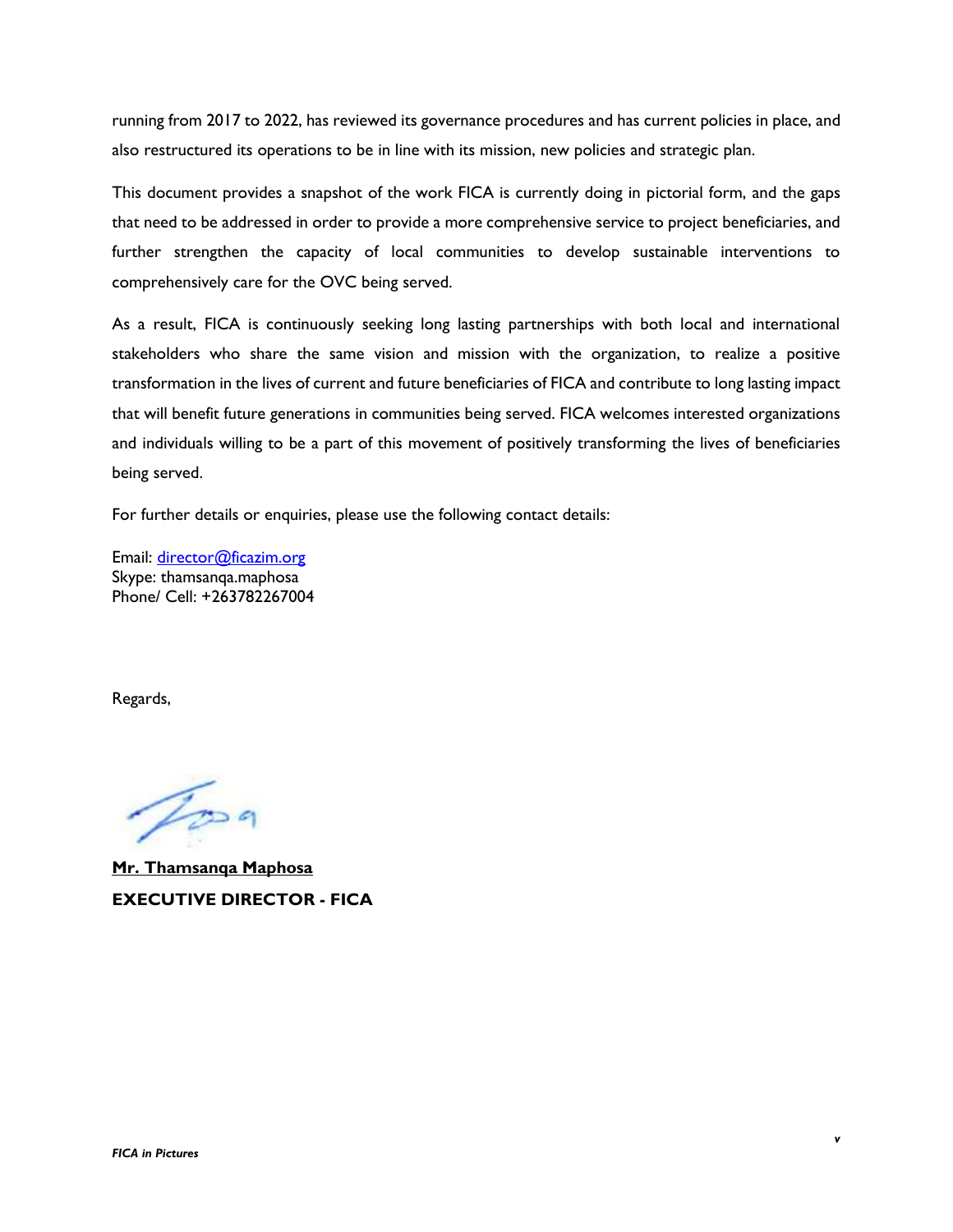### **GlenView Project Site, Harare.**



<span id="page-5-0"></span>

*Figure 2: FICA Caregivers pose for a photo shoot. Figure 1: FICA Caregivers receiving bread donated by Lobels Confectionery. The bread is for HIV positive children being cared for and their immediate families.*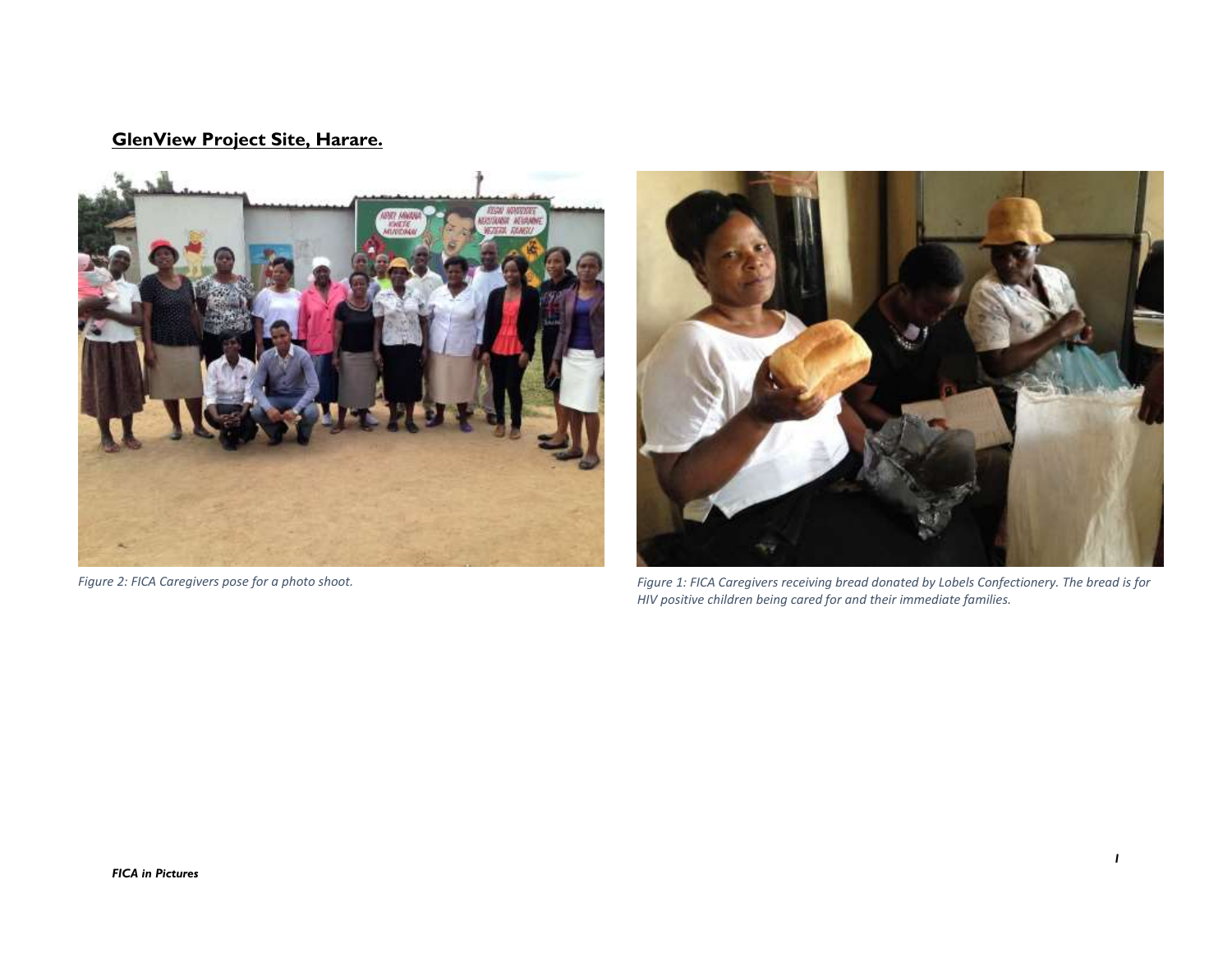

*Figure 3:FICA Staff members participating in weekly Monday program update and planning meeting.*



*Figure 4: Caregivers also participate in the weekly planning and update meetings.*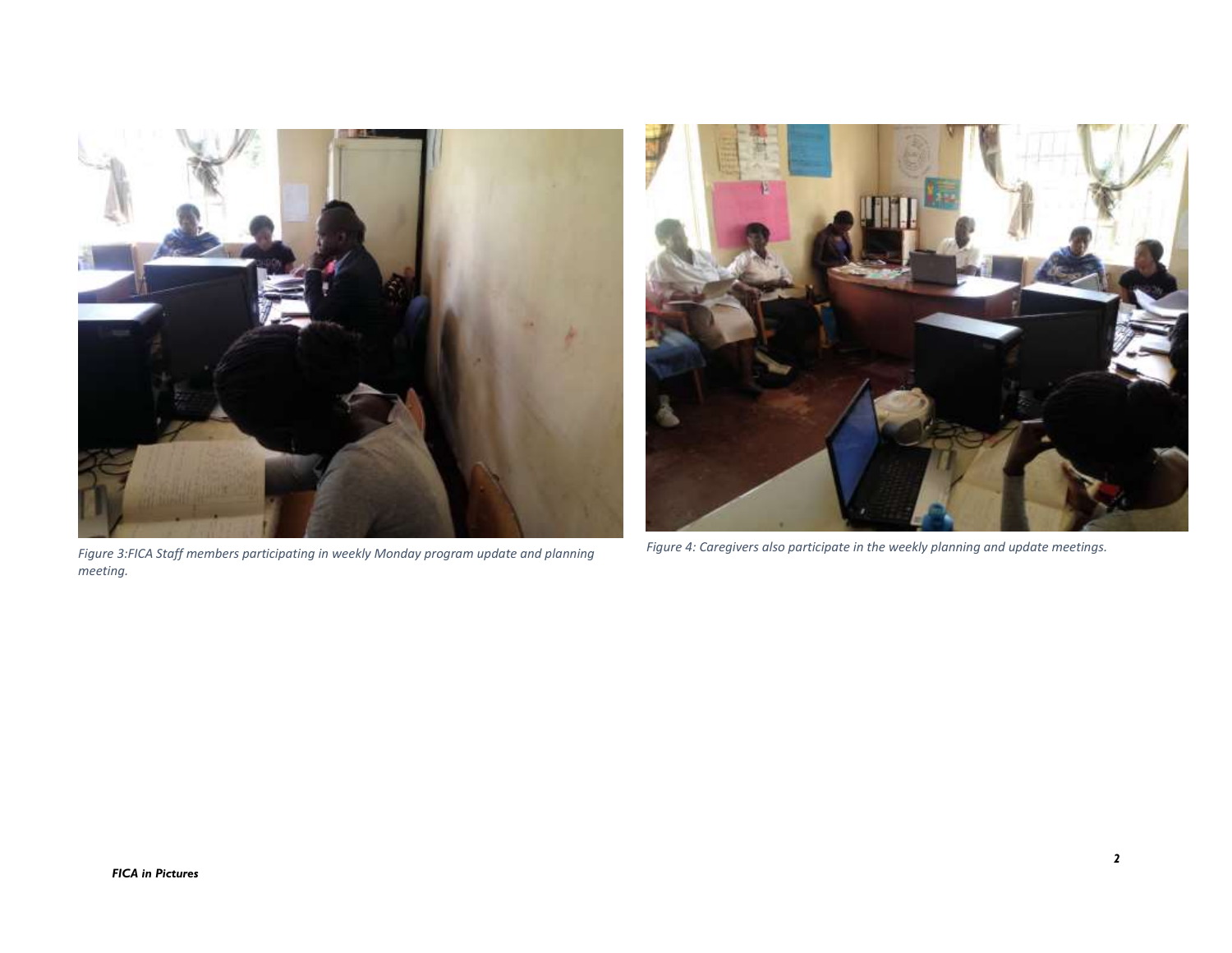

*Figure 6: FICA Programs Coordinator, Mr. Stewart Chakanyuka with 2 vulnerable children who are also FICA program beneficiaries. These 2 children are part of a family of 7, of which 3 are HIV positive children and both parents are HIV positive residing in a 2-roomed wooden cabin in Harare.*



*Figure 5: Members of the FICA Support Groups participating in a feedback meeting. The support groups include those for HIV Positive Adolescents and the ones for Caregivers.*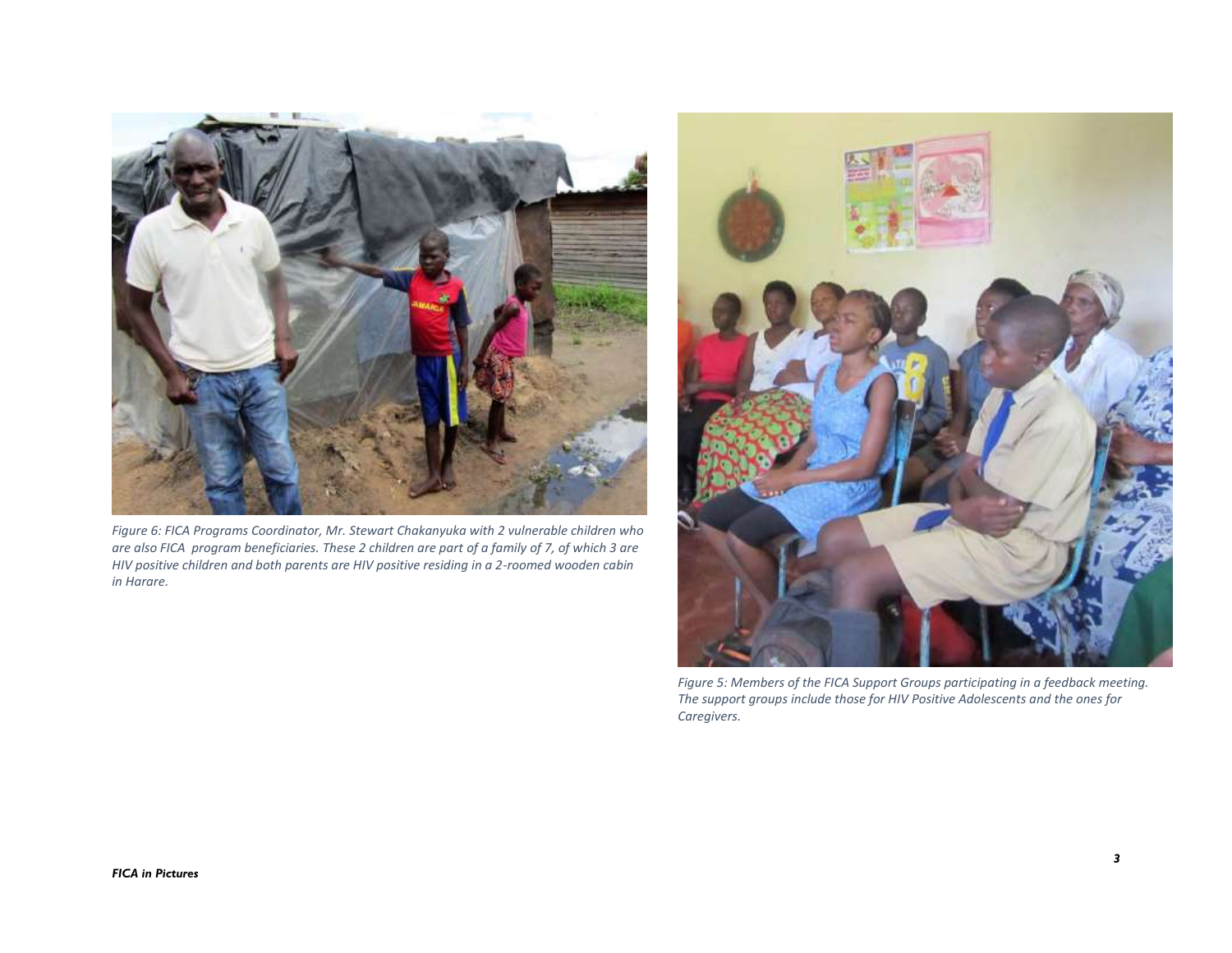#### **Chegutu Project Site**

<span id="page-8-0"></span>

*Figure 8: Chegutu based Orphans and Vulnerable Children who are also FICA program beneficiaries.*



*Figure 7: FICA works towards provision of social protection services for these OVC through its orphanage, and access to education programs including the establishment of classrooms manned my dedicated volunteers.*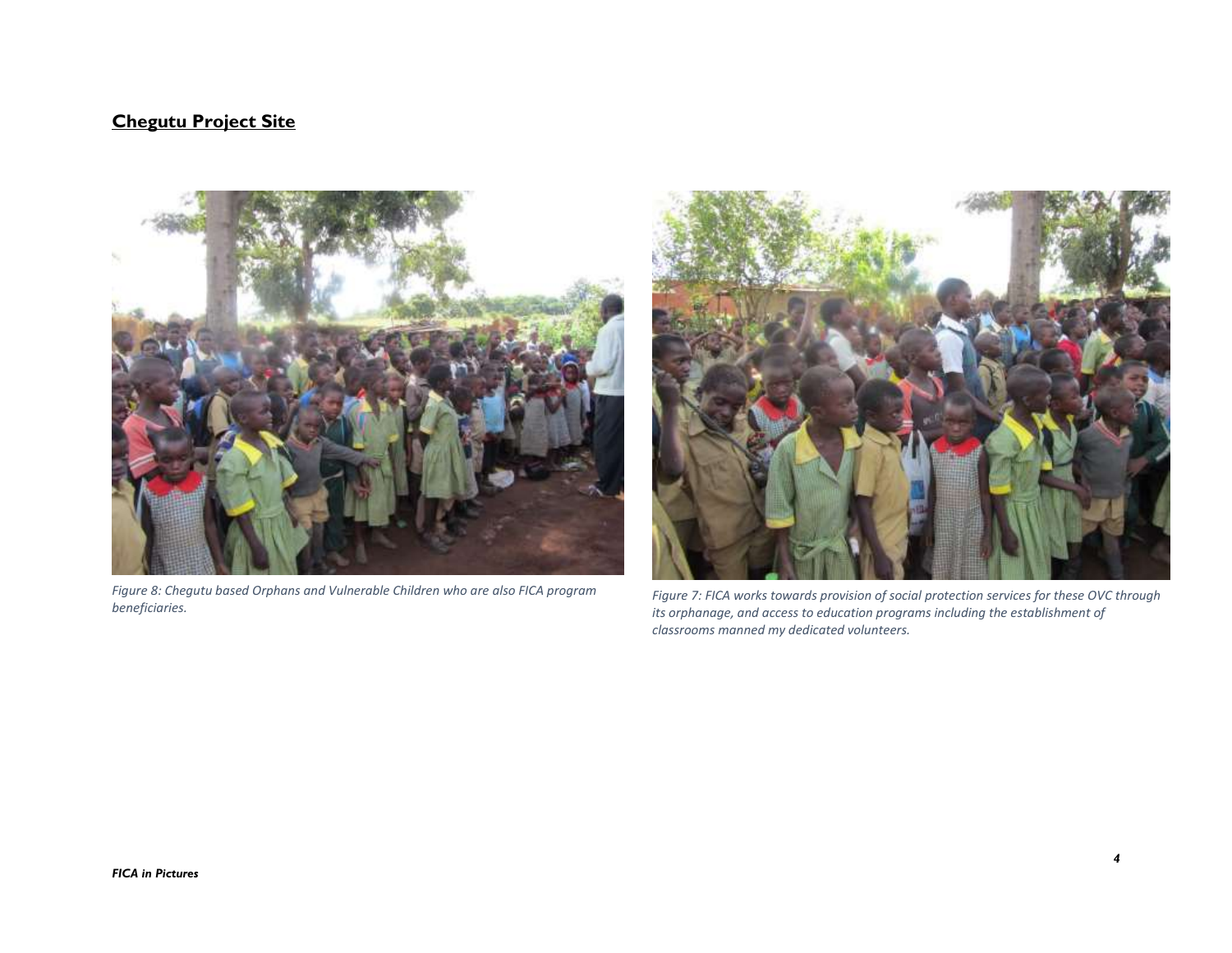

*Figure 9: Efforts are currently being made to formally register the school with the Zimbabwean Ministry of Education*



*Figure 10: Program beneficiaries include children that have lost both parents to HIV and other factors, and fail to secure social protection from relatives. Some of the children are victims of child abuse and dumped due to unwanted pregnancies.*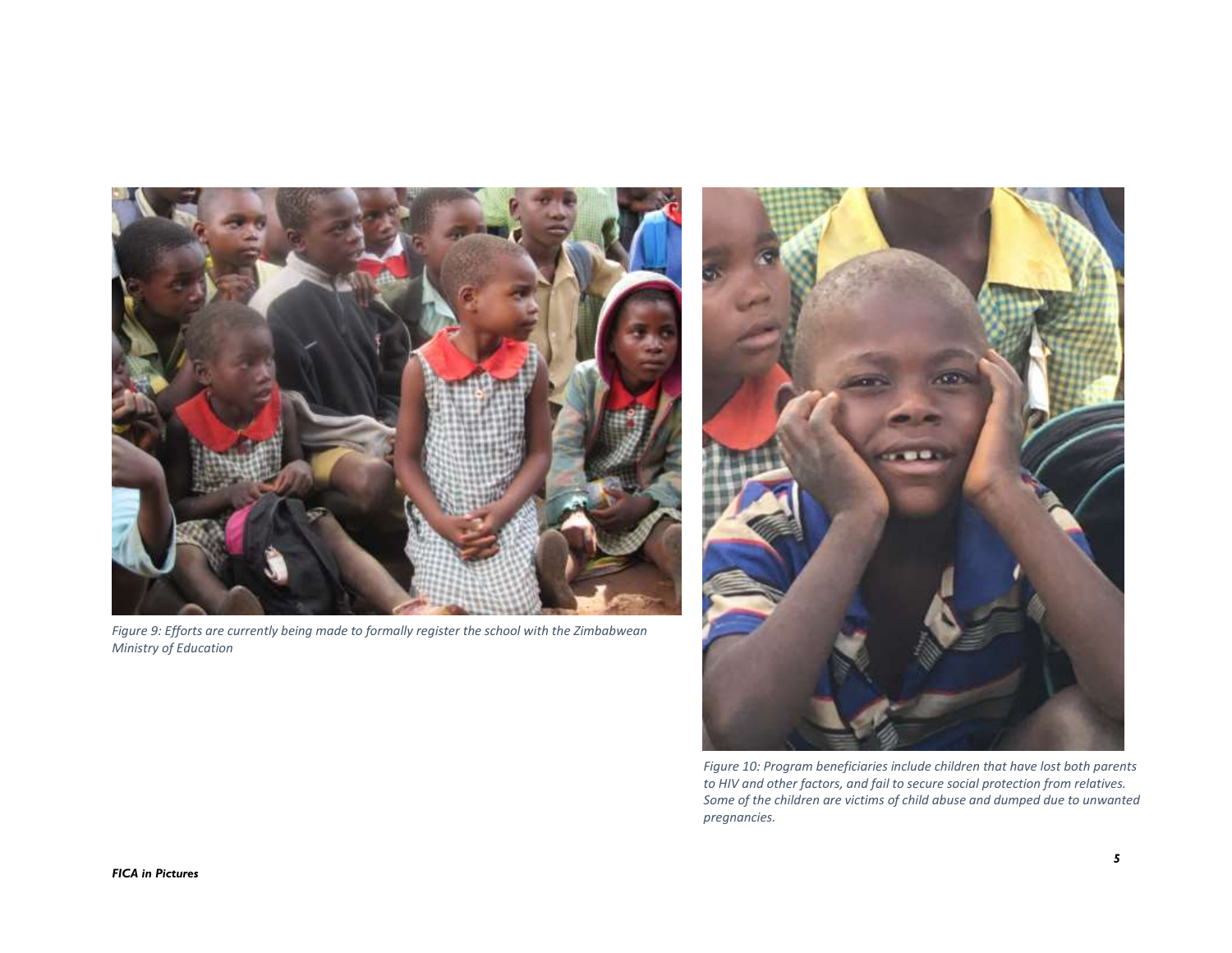



*Figure 12: Dedicated staff members manning the orphanage and classes for OVC Figure 11: Visitors and potential funding partners touring the establishment, meeting with program beneficiaries and staff members.*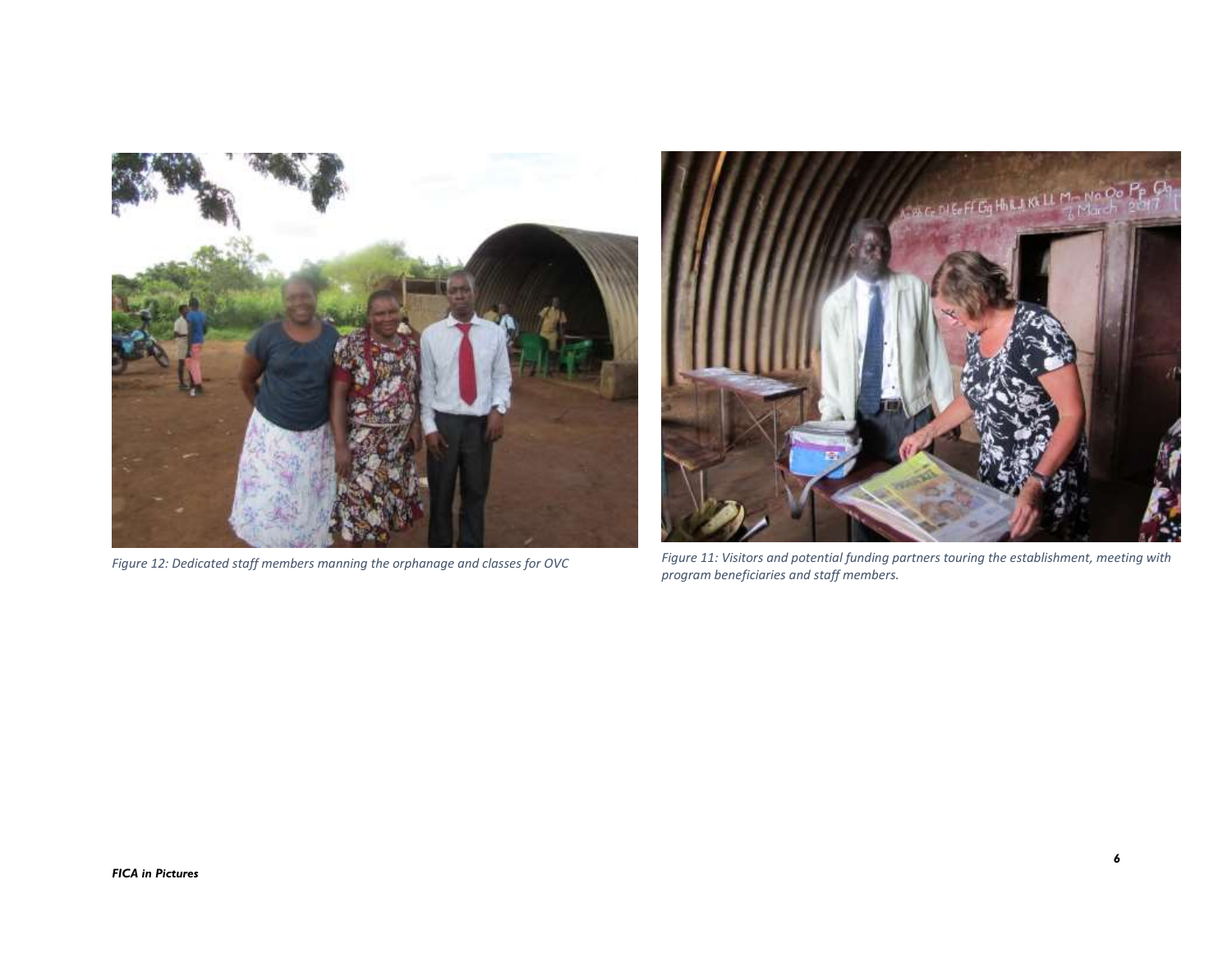

*Figure 14: Temporary structures established after the orphanage was allocated space to establish classes for the orphans in Chegutu.*

*Figure 13: Inside one of the classes. FICA is working on securing funds to set up a more conducive learning environment for the OVC such as more secure classrooms, acquisition of classroom equipment and scholastic material.*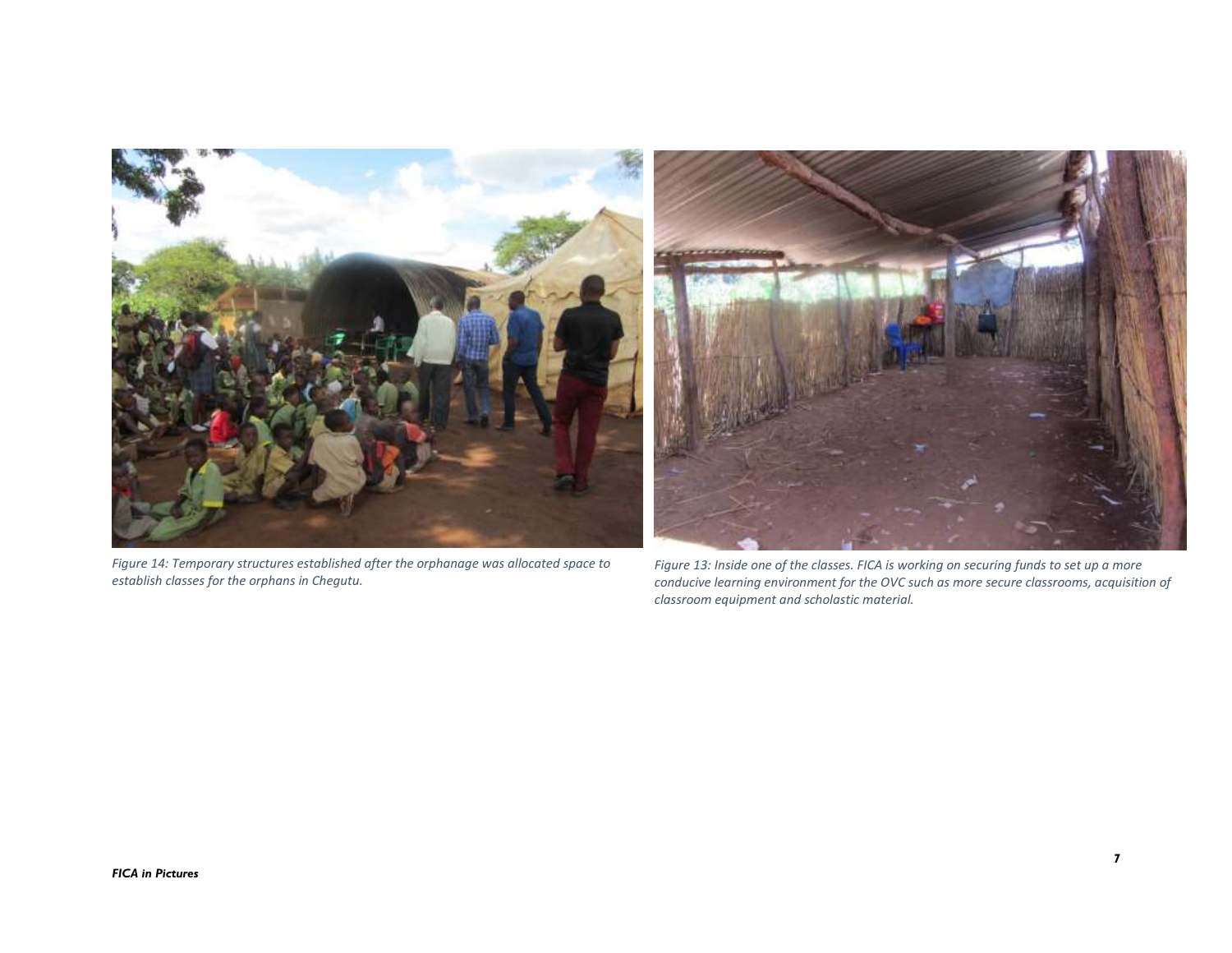### **Leadership and Management**

<span id="page-12-0"></span>

*Figure 16: FICA Executive Director, Mr. Thamsanqa Maphosa.*



*Figure 15: From left to right:- FICA Programs Coordinator - Mr. Stewart Chakanyuka; FICA Founder, former Director and current Board Chairman - Mr. John Nyemba; and FICA Finance Director - Mr. Marshal Mutandwa.*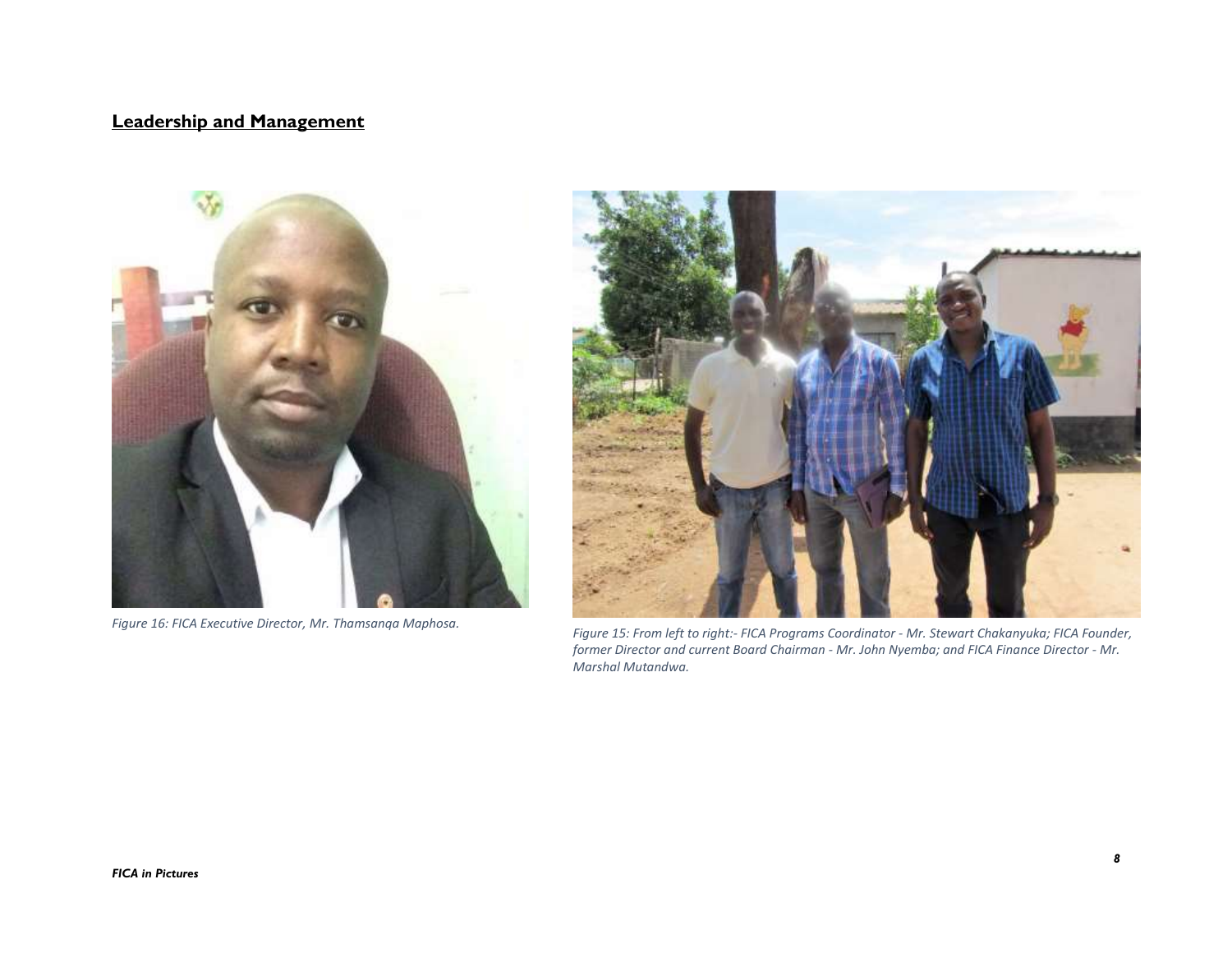

*Figure 18: FICA Programs Coordinator and the current group of interns from Zimbabwean* 



*Universities. Figure 17: The current group of interns are from the fields of Social Work, Development Studies, Community Development and Environmental Science.*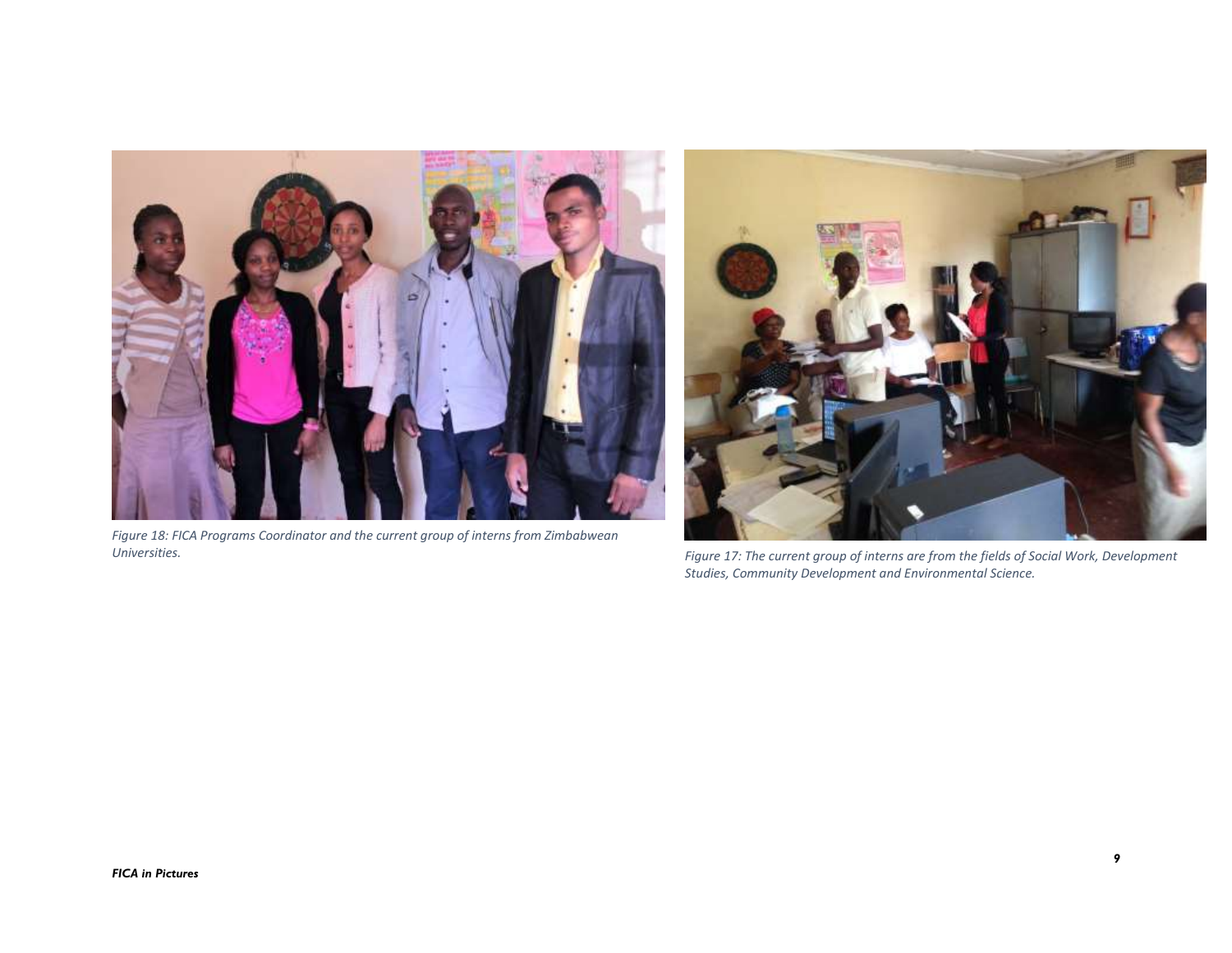#### **FICA Head Office**

<span id="page-14-0"></span>

*Figure 20: The FICA Administrative office is located at No. 48 Lanark Road, Avondale Harare. Figure 19: This is a newly established office as from 2017, and FICA is currently working* 

*through leveraged resources for both administrative/ operational costs.*